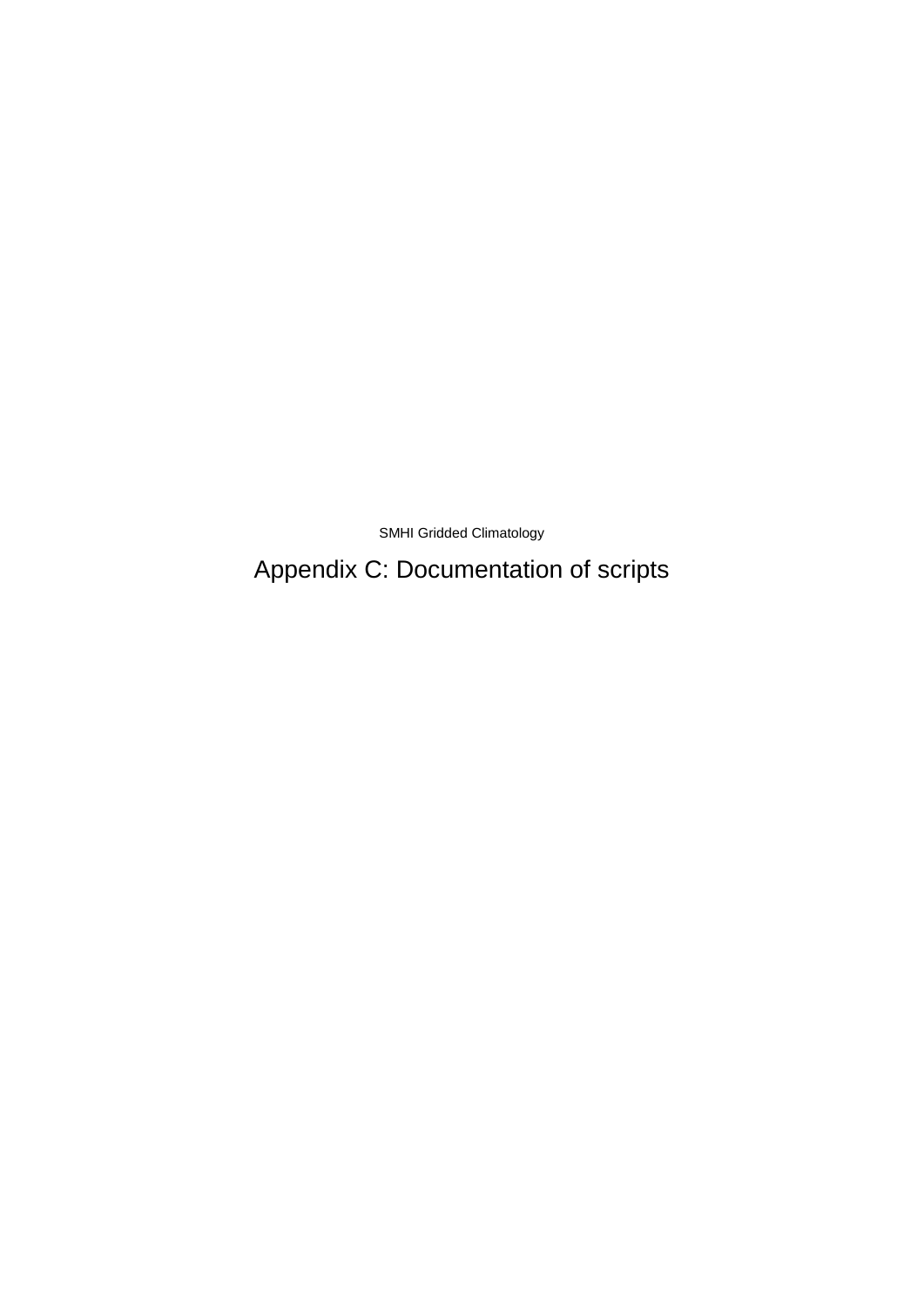# **1 Fetching of observations**

Observations need to be collected from different sources. All scripts are independent of each other and can run in parallel.

Note that local observations are also needed from MET Norway and FMI via personal communication.

# **1.1 Fetching from MORA**

```
Directory:
```

```
/nobackup/smhid17/proj/sik/Refdata_Scripts/Observation_Preprocessi
ng/Fetching_MORA/
```
Script:

```
Get Local Obs monthly v1.1.py
```
reads the station list from an external file: Klimat.txt

Execution: python Get\_Local\_Obs\_monthly\_v1.1.py

The script was executed on the elin4-server. It needs to be investigated if it possible to perform the fetching on Bi.

# **1.2 Fetching from MARS**

Observations from ECMWF's archiving system are fetched for different sources depending on the period following the advice by ECMWF.

The scripts were executed on ECMWF's HPC system on ecgate. It needs to be checked if scripts can be executed on Bi.

#### Directory:

```
/nobackup/smhid17/proj/sik/Refdata_Scripts/Observation_Preprocessi
ng/Fetching_MARS
```
#### Scripts:

```
Referens observations OD DCDA YYYY Local LatLon
Referens observations OD e4 YYYY Local LatLon
Referens_observations_OD_OPER_YYYY1_Local_LatLon
Referens_observations_OD_OPER_YYYY_Local_LatLon
```
Additional input file with filter rules: bufr filter rules LocalLatLon

Execution as batch-job on ecgate, e.g.: sbatch Referens observations OD DCDA YYYY Local LatLon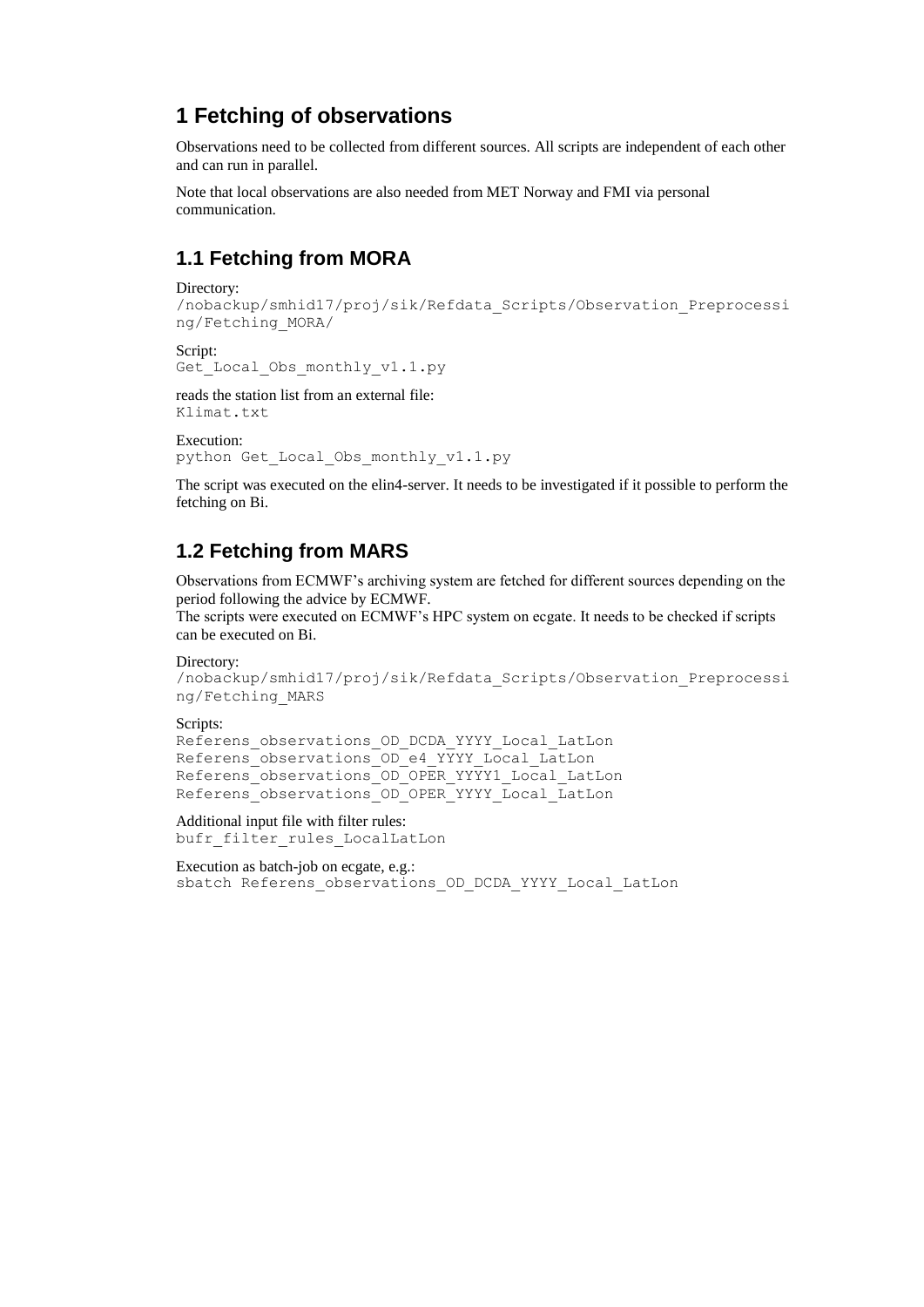# **2 Preparation of observations**

#### **2.1 BUFR to ASCII conversion**

The BUFR output created by "Fetching from MARS" described above needs to be converted to ASCII for input to TITAN processing. The scripts used for this are located in this folder:

/nobackup/smhid17/proj/sik/Refdata\_Scripts/Observation\_Preprocessi ng/BUFR2ASCII

There is one master script each for each MARS data stream, E4\_oper, OD\_dcda, OD\_oper, respectively. These master scripts call the python script bufr2titan month extract.py for the actual BUFR2ASCII conversion. The python script requires that the eccodes python library is installed. For the Referensdata project this was solved by a local python3 installation on bi under directory

/nobackup/smhid17/users/sm\_psamu/ANACONDA/anaconda3/envs/gridpp/

The scripts described here are not prepared to be executed as they are since paths to BUFR files and output paths need modifications. The ASCII output prepared by these scripts is now available here

/nobackup/smhid17/proj/sik/refdata/observations/BUFR\_EXTRACT

## **2.2 SYNOP observations**

The final setup of SYNOP observations from Sweden, Finland and Norway is the result of an iterative procedure where problematic deliveries, for different reasons, were replaced by new ones. Here we do not document this iterative procedure but simply refer to the final versions used for the Referensdata project. The final versions are available here

/nobackup/smhid17/proj/sik/refdata/observations

More specifically in the subfolders Finland, MORA 1.1 (for Sweden) and Norway

### **2.3 TITAN quality control**

The scripts for the TITAN quality control are in the folder

/nobackup/smhid17/proj/sik/Refdata\_Scripts/TITAN\_quality\_control

The scripts assume that all observations needed are available as ASCII files and that the data in these files are organised in a precise way. All observation input data used for the Referensdata project and prepared in the format for TITAN quality control is stored in the folder

/nobackup/smhid17/proj/sik/refdata/observations

More specifically in the subfolders BUFR\_EXTRACT, Finland, MORA\_1.1, Norway

The master script for TITAN quality control is

master\_TITAN.sh

This master script is submitted as a sbatch job and is prepared to be executed in this specific environment. The master script and its underscripts call

```
TITAN_t2m_td2m_rr_sd.sh
TITAN_tn_tx.sh
mandtg
rearrange_TITAN_output.sh
TITAN R scripts/TITAN/titan mod.R
TITAN_R_scripts/TITAN_new_buddy/titan.R
```
Here, all the  $*$ . sh scripts are constructed for the purpose of this project and mandtg is a HARMONIE-AROME system script for managing conversion of date and time. The R-scripts under TITAN R scripts are based on MetNorway GitHub releases of TITAN in repository [https://github.com/metno/TITAN.git.](https://github.com/metno/TITAN.git) TITAN/titan\_mod.R is a slightly modified version of commit 1b920c7e80eca in the master branch. The modification just adds additional output in the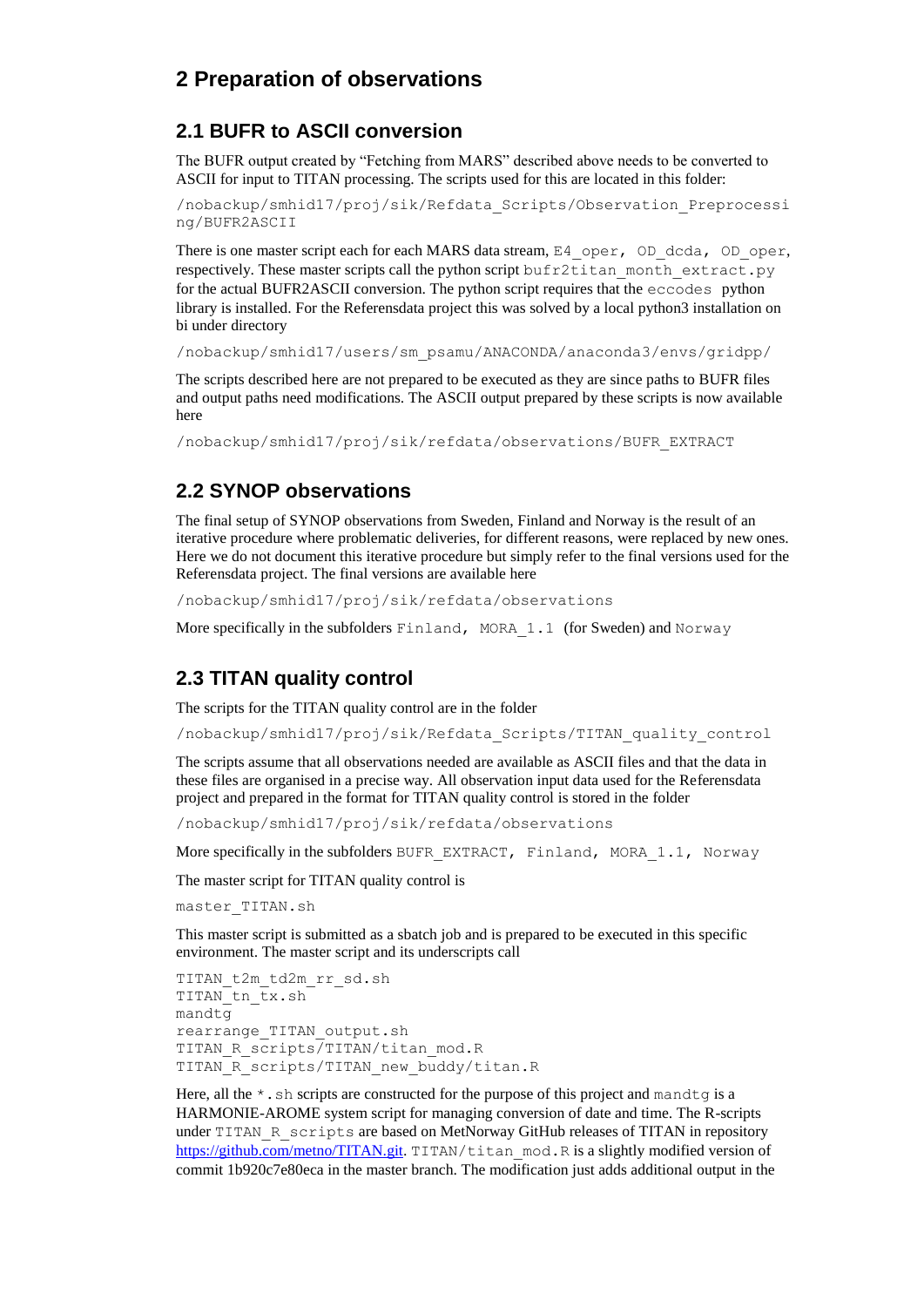log file. TITAN\_new\_buddy/titan.R is based on commit 6e52095a38ce4da in the new\_buddy branch. This version includes buddy check modification recommended by Cristian Lussana (MetNorway) applied for snow depth (sd) and precipitation (rr).

A Digital Elevation Map (DEM) is used for the TITAN processing. The DEM used and needed is provided as NetCDF file in the TITAN quality control folder. This DEM is produced by a combination of SURFEX and python processing and the scripts used for that are available here:

/nobackup/smhid17/proj/sik/Refdata\_Scripts/TITAN\_quality\_control/D igitalElevationMap

The python script is needed to convert SURFEX NetCDF output to the input format required by TITAN.

### **3 Downscaling the first guess**

The scripts for downscaling the first guess are in the folder

/nobackup/smhid17/proj/sik/Refdata\_Scripts/Downscaling\_first\_guess

There is one script for setting up the geometry of the SWECLIM area and then three script for each of the entities to be analysed. One for collecting data during the period for which UERRA and MEPS data overlap, a second one for estimating the coefficients for the downscaling based on these data and a third one for applying the downscaling to the UERRA files. There is one exception; the downscaling of the daily minimum and maximum temperatures are done based on the coefficients for t2m:

```
klimat_create_phys.py
```

```
klimat collect arome aladin t2m.py
klimat estimate downscale params t2m.py
klimat_downscale_t2m.py
klimat_downscale_tnx.py
```

```
limat collect arome aladin rh2m.py
klimat estimate downscale params d2m.py
klimat_downscale_d2m.py
```

```
klimat collect arome aladin rr24.py
klimat estimate downscale params rr24.py
klimat downscale rr24.py
```

```
klimat collect arome aladin snd.py
klimat_estimate_downscale_params_snd.py
klimat downscale snd.py
```
Note that the dew point temperature is not available from the NWP models so it has to be diagnosed from t2m and rh2m The downscaling is applied to td2m diagnosed from UERRA data for t2m and rh2m.

There are also a number of additional scripts for managing the submission of downscaling jobs to the slurm que system on the HPC at NSC:

```
klimat submit ds t2m.sh (calls klimat run ds t2m.sh)
klimat_submit_ds_tnx.sh (calls klimat_run_ds_tnx.sh)
klimat submit ds d2m.sh (calls klimat run ds d2m.sh)
klimat submit ds rr24.sh (calls klimat run ds rr24.sh)
klimat submit ds snd.sh (calls klimat run ds snd.sh)
```
## **4 Preparing and performing the gridpp analysis**

Scripts for preparing and performing the gridpp analyses are located here:

/nobackup/smhid17/proj/sik/Refdata\_Scripts/Gridpp\_analysis

There are three scripts for each of the entities - one for optimizing the gridpp parameters (per decade, season and possible also time of day), one for collecting the optimization results and